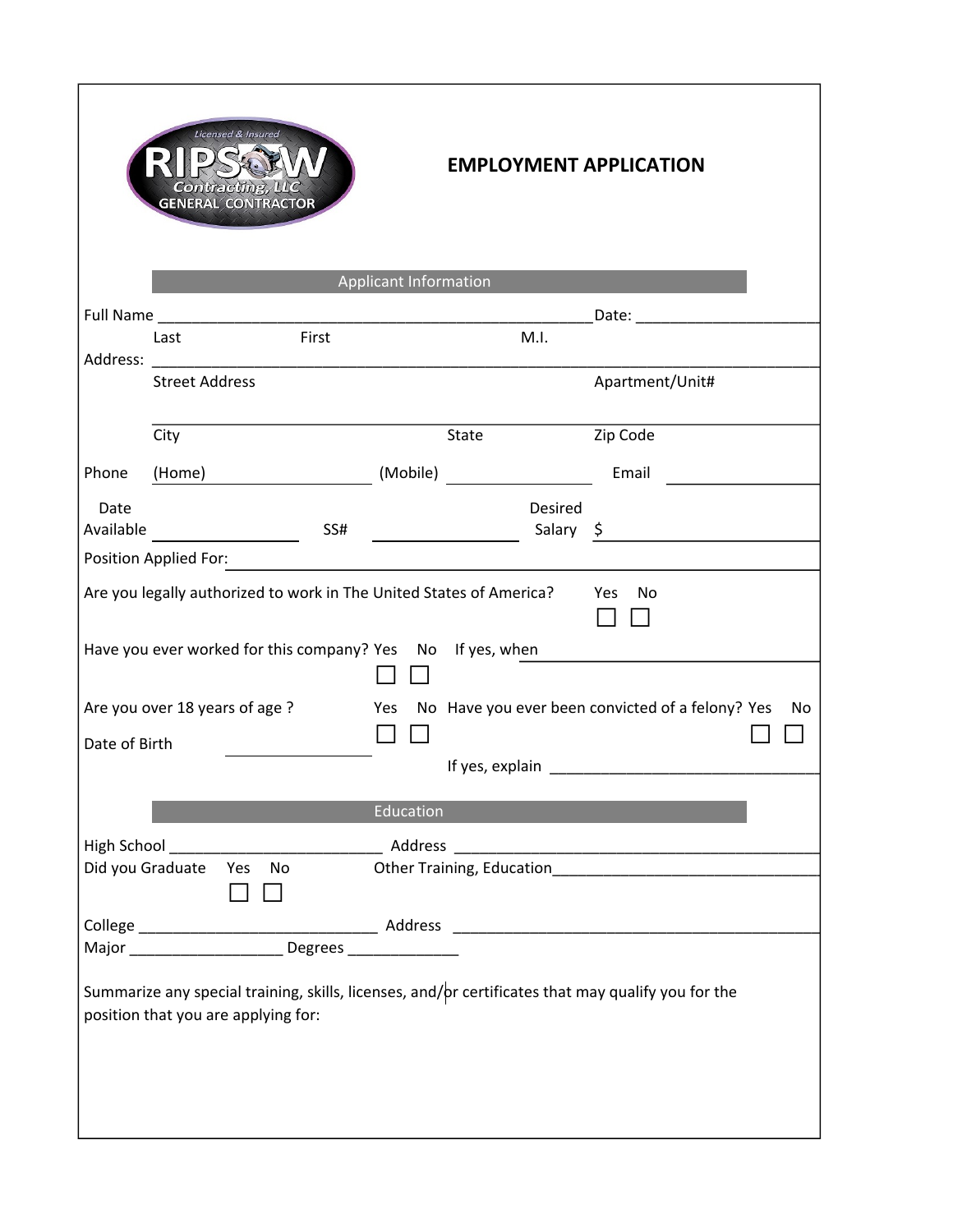| Licensed & Insured<br>Contracting, LLC<br><b>GENERAL CONTRACTOR</b> | <b>EMPLOYMENT APPLICATION (CONT'D)</b>                                                                                                                                                                                                     |  |  |  |
|---------------------------------------------------------------------|--------------------------------------------------------------------------------------------------------------------------------------------------------------------------------------------------------------------------------------------|--|--|--|
|                                                                     | Work History/References                                                                                                                                                                                                                    |  |  |  |
|                                                                     | May we contact your present empoyer? Yes No Name ______________________# ____________                                                                                                                                                      |  |  |  |
|                                                                     |                                                                                                                                                                                                                                            |  |  |  |
| Previous Employer -Name - Address and Telephone                     |                                                                                                                                                                                                                                            |  |  |  |
|                                                                     |                                                                                                                                                                                                                                            |  |  |  |
|                                                                     |                                                                                                                                                                                                                                            |  |  |  |
| Previous Employer -Name - Address and Telephone                     |                                                                                                                                                                                                                                            |  |  |  |
|                                                                     |                                                                                                                                                                                                                                            |  |  |  |
|                                                                     |                                                                                                                                                                                                                                            |  |  |  |
|                                                                     |                                                                                                                                                                                                                                            |  |  |  |
| Previous Employer -Name - Address and Telephone                     |                                                                                                                                                                                                                                            |  |  |  |
|                                                                     |                                                                                                                                                                                                                                            |  |  |  |
|                                                                     |                                                                                                                                                                                                                                            |  |  |  |
| List 2 Other References That We May Contact                         |                                                                                                                                                                                                                                            |  |  |  |
|                                                                     |                                                                                                                                                                                                                                            |  |  |  |
|                                                                     |                                                                                                                                                                                                                                            |  |  |  |
| Name:                                                               |                                                                                                                                                                                                                                            |  |  |  |
| <b>EMERGENCY CONTACT:</b><br>Name                                   | Phone #<br>Relationship and the state of the state of the state of the state of the state of the state of the state of the state of the state of the state of the state of the state of the state of the state of the state of the state o |  |  |  |
|                                                                     |                                                                                                                                                                                                                                            |  |  |  |
| religon, creed, sex, marital status, national origin, and/or age.   | We are an Equal Opportunity Employer and fully subscribe to the principles of Equal Employment Opportu<br>Applicants and/or employees considered for hire, promotion and job status without regard to race, color,                         |  |  |  |
|                                                                     | The information I have provided to RIPSAW Contracting on this Employment Application is true and corred                                                                                                                                    |  |  |  |
|                                                                     | I understand that if I have falsified any information this would be grounds for not hiring and/or terminatio                                                                                                                               |  |  |  |
|                                                                     |                                                                                                                                                                                                                                            |  |  |  |
|                                                                     |                                                                                                                                                                                                                                            |  |  |  |
| <b>SEPA</b>                                                         | <b>RIPSAW Contracting LLC</b>                                                                                                                                                                                                              |  |  |  |
| NATE 124881 1 DBE, Small, Micro and LEAD SAFE Certified             | 15280 Carrollton Blvd Carrollton, VA 23314                                                                                                                                                                                                 |  |  |  |
|                                                                     | Office: 757-758-2050                                                                                                                                                                                                                       |  |  |  |

٦

Г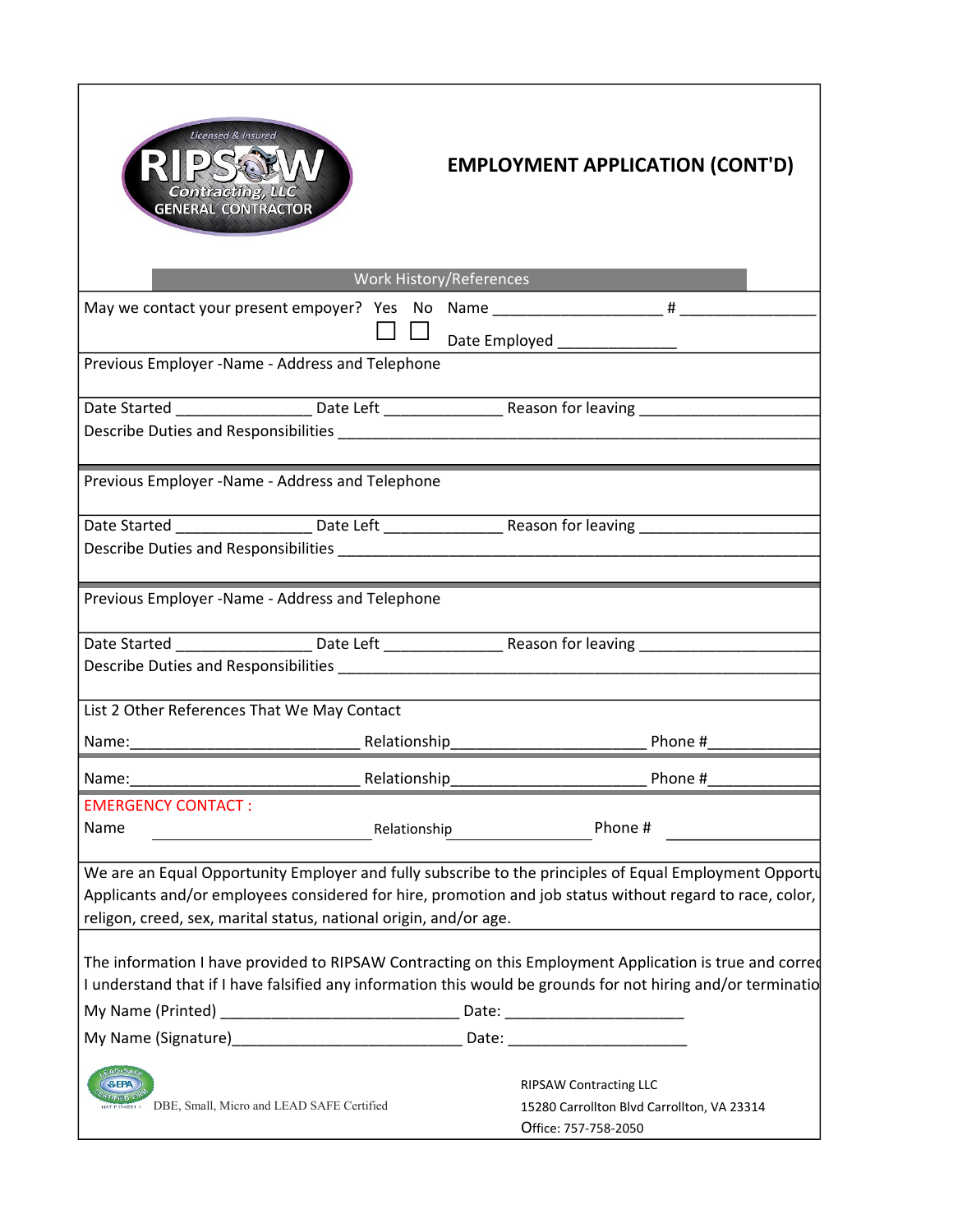$\frac{1}{2} \left( \frac{1}{2} \right) \left( \frac{1}{2} \right) \left( \frac{1}{2} \right)$ 

 $\omega_{\rm{max}}$ 

 $\frac{1}{2}$ 

 $\frac{1}{1}$